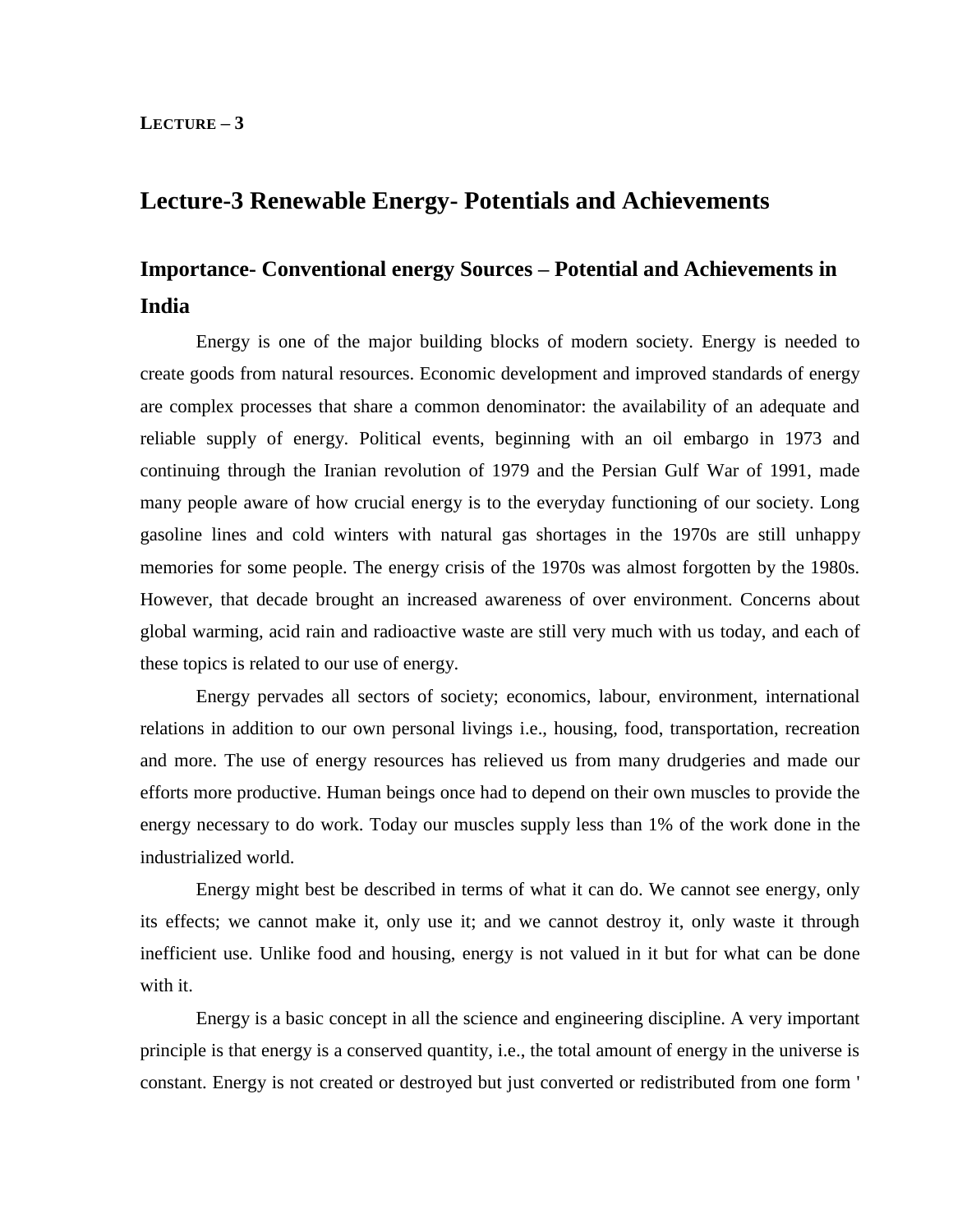to another, such as from wind energy into electrical energy or from chemical energy into heat etc.

# **Classification of energy on the basis of source**

On the basis of source, the energy can be classified as direct and indirect energy.

#### **1. Direct source of energy**

The direct sources of energy are those, which release the energy directly-like human labor, bullocks, stationary and mobile mechanical or electric power units, such as diesel engines, electric motor, power tiller and tractors. The direct energy may be further classified as renewable and non-renewable sources of energy depending upon their replenishment.

#### *1.1. Renewable direct sources of energy*

In this category, the energy sources, which are direct in nature but can be subsequently replenished, are grouped. The energies, which may fall in this group, are human beings, animals, solar and wind energy, fuel wood, agricultural wastes, etc.

#### *1.2. Non-Renewable direct sources of energy*

In this category, direct energy sources that are not renewable (at least in near future say next 100 years) are classified. Coal and fossil fuels exemplify non-renewable direct sources of energy.

#### **2. Indirect sources of energy**

The indirect sources of energy are those, which do not release energy directly but release it by conversion process. Some energy is invested in producing indirect sources of energy. Seeds, manures (farm yard and poultry), chemicals, fertilizers and machinery can be classified under indirect sources of energy. Again, on the basis of their replenishment, these can be further classified into renewable and non-renewable indirect source of energy.

#### *2.1. Renewable indirect source of energy*

Seed and manure can be termed as renewable indirect source of energy as they can be replenished in due course of time.

#### *2.2. Non-renewable indirect source of energy*

The energy sources, which are not replenished, come under non-renewable indirect sources of energy. Chemicals, fertilizers and machinery manufacturing are the non-renewable indirect sources of energy.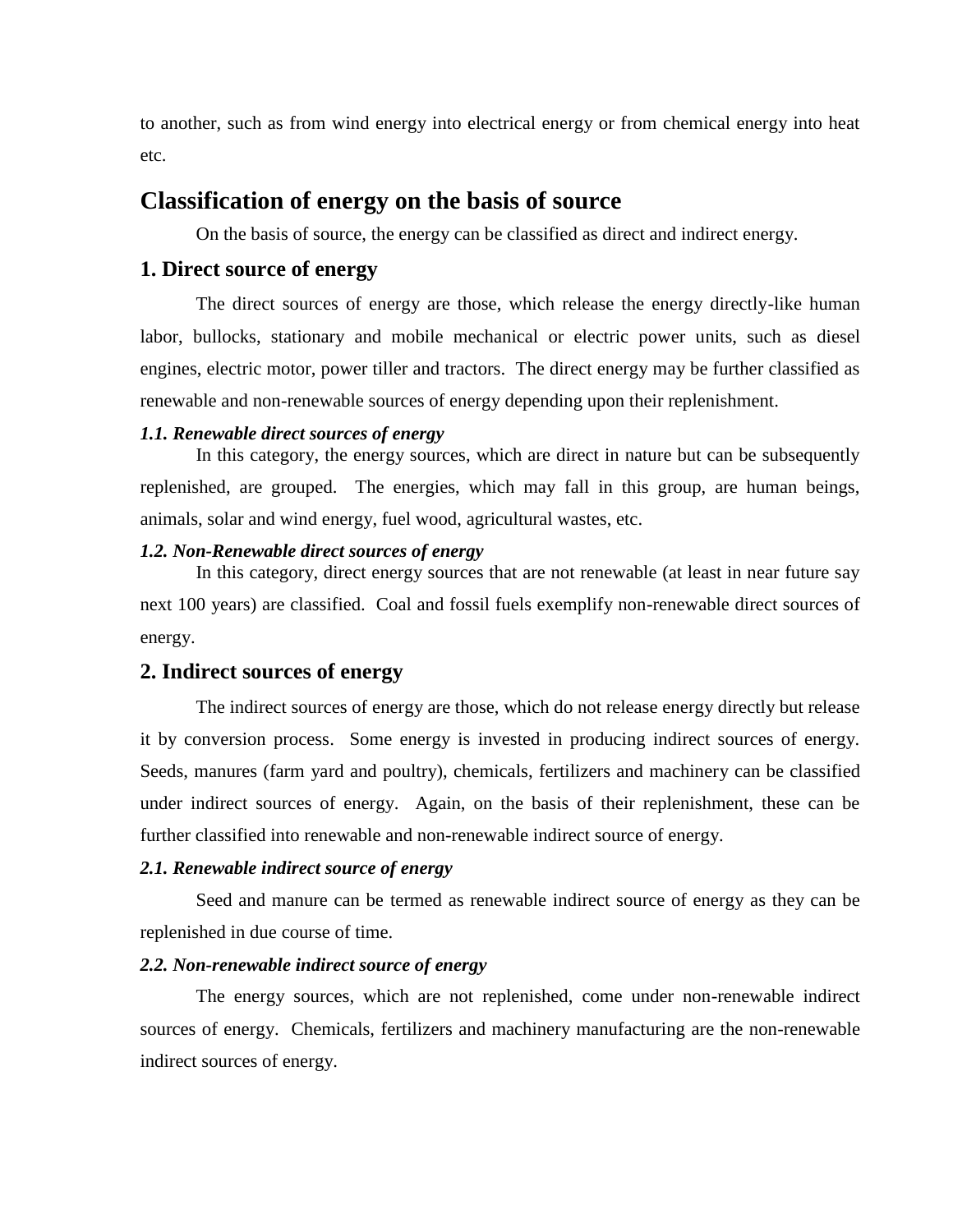# **Classification of energy on the basis of comparative economic value**

On the basis of comparative economic value the energy may be classified as commercial and non-commercial.

#### **1. Non-commercial energy**

Each and every energy source has some economic value. Some energy sources are available comparatively at low cost whereas others are capital intensive. The energy sources, which are available cheaply, are called non-commercial sources of energy whereas the ones which are capital intensive are called commercial energy sources.

Human labor and bullocks exemplify the category of non-commercial source of energy. One may argue that the unit energy available from animate sources is costlier than the mechanical energy. Therefore, animal sources of energy should be classified under the noncommercial. However, one should also bear in mind that human labour and animals are readily available and can be used as a sources of power directly, whereas in case of mechanical sources of energy, the machines (tractors, stationary engines, electric motors, etc. are very costly in terms of their purchase price and also often require a skilled operator.

The commonly available and less expensive materials like fuel wood, twigs, leaves agro-wastes and animal dung, etc. are also classified as non-commercial sources of energy.

### **2. Commercial energy**

The energy sources like petroleum products (diesel, petrol and kerosene oil) and electricity, which are capital intensive exemplify / commercial sources of energy. Considering the fact that most of the commercial sources are also non-renewable and to some extent are imported in India, efforts are made to conserve such sources of energy.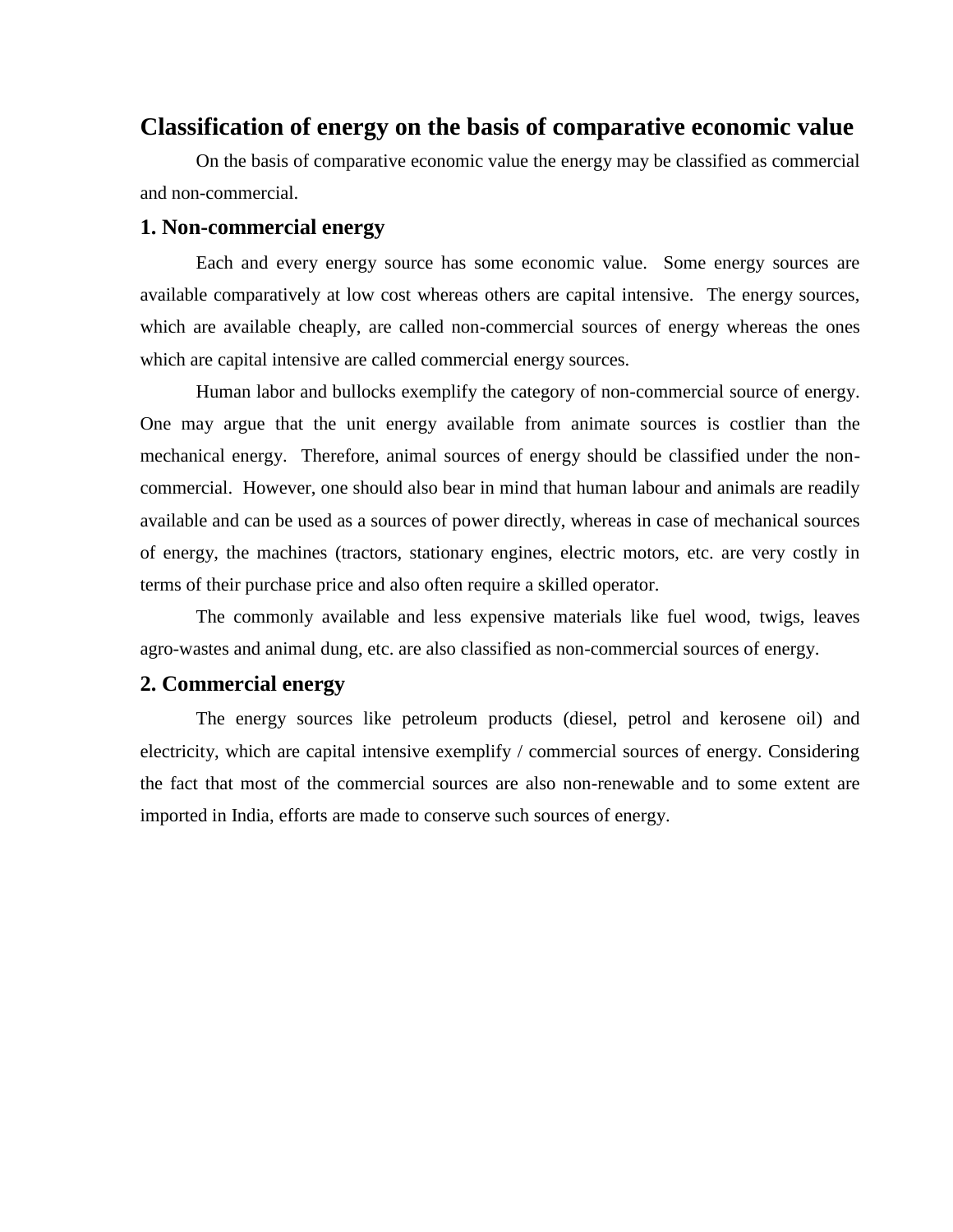# **Fundamentals Of Renewable/Non Renewable Energy Sources Definitions**

For all practical purposes, energy, supplies can be divided into two classes:

"Renewable energy is the energy obtained from regenerative or virtually inexhaustible sources of energy occurring in the natural environment like solar energy, wind energy etc. That type of energy is passing through the environment irrespective of there being a man made device to intercept and harness the power. This is also referred as **non-conventional sources of energy."** "Nonrenewable energy is the energy obtained from static stores of energy which remain bound unless released by human interaction. Examples are fossil fuels of coal, oil and natural gas and nuclear fuels. That type of energy is initially in an isolated energy potential and external action is required to initiate the supply of energy for practical purposes. This type of energy is also sometimes called finite energy or **conventional sources of energy. "**

These two definitions are portrayed in Figure 1. Table .3 provides a comparison between renewable and nonrenewable energy system.





**Figure. 1. Contrast between renewable and finite energy supplies**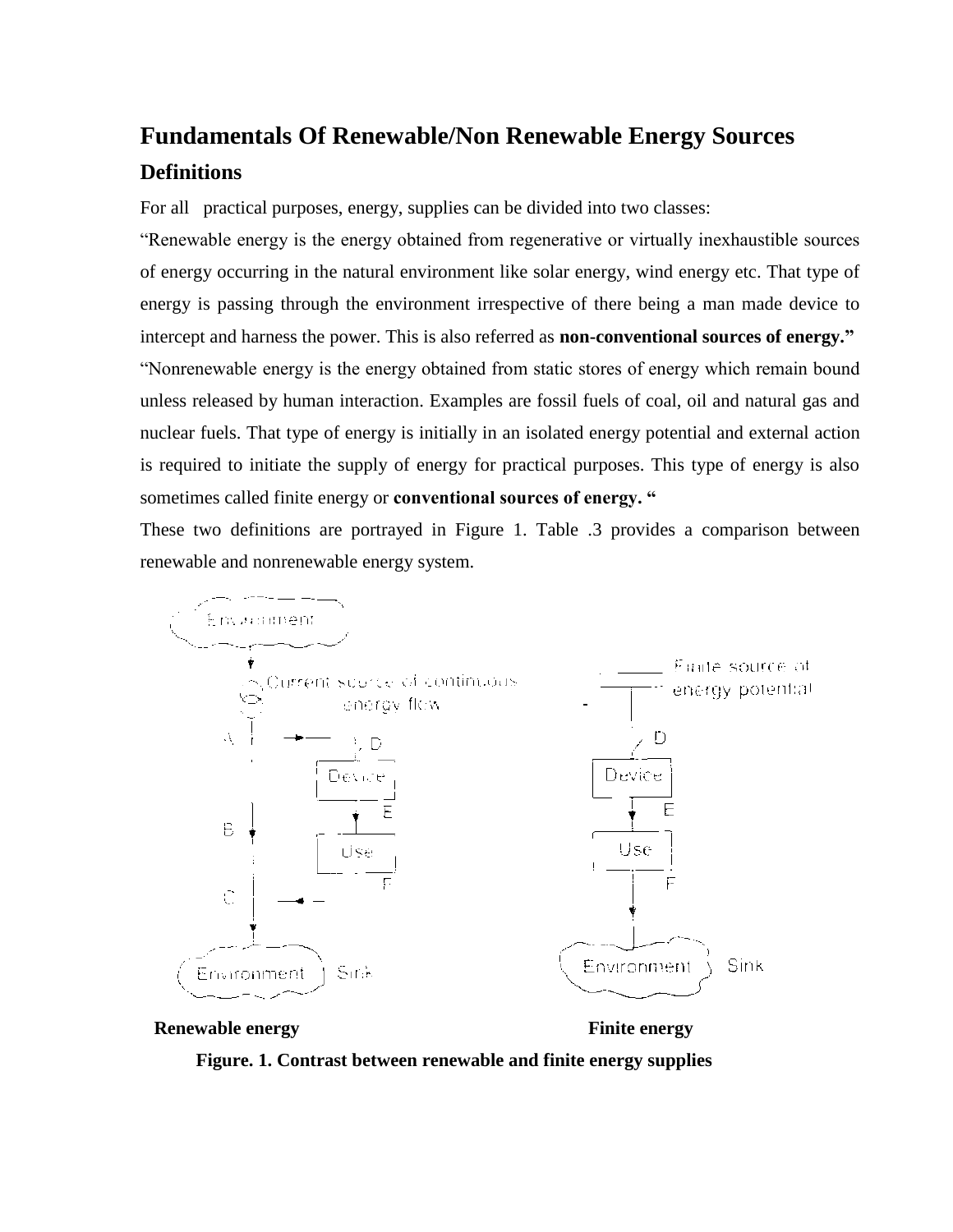# **Energy Sources**

- 1. There are six ultimate sources of useful energy:
- 2. The Sun;
- 3. The motion and gravitational potential of the sun, moon and earth;
- 4. Geothermal energy from cooling, chemical reactions and the radioactive decay inside the earth;
- 5. Nuclear reactions on the earth;
- 6. Chemical reactions from mineral sources; and
- 7. Fossil fuel (Petroleum product and gases).

## *Table .1 Comparision of renewable and nonrenewable energy systems*

| <b>Features of</b><br>comparision | Renewable energy supplies             | Nonrenewable energy supplies     |  |
|-----------------------------------|---------------------------------------|----------------------------------|--|
| Examples                          | Wind, solar, biomass, tidal etc.      | Coal, oil, gas etc.              |  |
| Source                            | Natural local environment             | <b>Concentrated stock</b>        |  |
| Normal state                      | A current of energy                   | Static store of energy           |  |
| Life time of<br>supply            | Infinite                              | Finite                           |  |
| Cost at source                    | Free                                  | Increasingly expensive           |  |
| Location for use                  | Site and society specific             | General and international use    |  |
| Scale                             | Small scale, economic, large scale    | Increased scale often improves   |  |
|                                   | may present difficulties              | supply costs, large scale        |  |
|                                   |                                       | frequently favored               |  |
| <b>Skills</b>                     | Interdisciplinary and varied wide     | Strong links with electrical and |  |
|                                   | range of skills                       | mechanical engineering.          |  |
|                                   |                                       | Narrow range of skill            |  |
| Context                           | Rural, decentralized industry         | Urban, centralized industry      |  |
| Dependence                        | Self-sufficient system encouraged     | Systems dependent on outside     |  |
|                                   |                                       | inputs                           |  |
| Pollution and                     | Usually little environmental harm,    | Environmental pollution          |  |
| environmental                     | especially at moderate scale. Hazards | common, and especially of air    |  |
| damage                            | Wind, solar, biomass, tidal etc. from | and water Deforestation and      |  |
|                                   | excessive wood burning, soil erosion  | ecological sterilization from    |  |
|                                   | from excessive biofuel use, large     | excessive air pollution          |  |
|                                   | hydro reservoirs disruptive           |                                  |  |
| <b>Safety</b>                     | Local hazards possible in operation,  | May be shielded and enclosed     |  |
|                                   | usually safe when out of action       | to lessen great potential danger |  |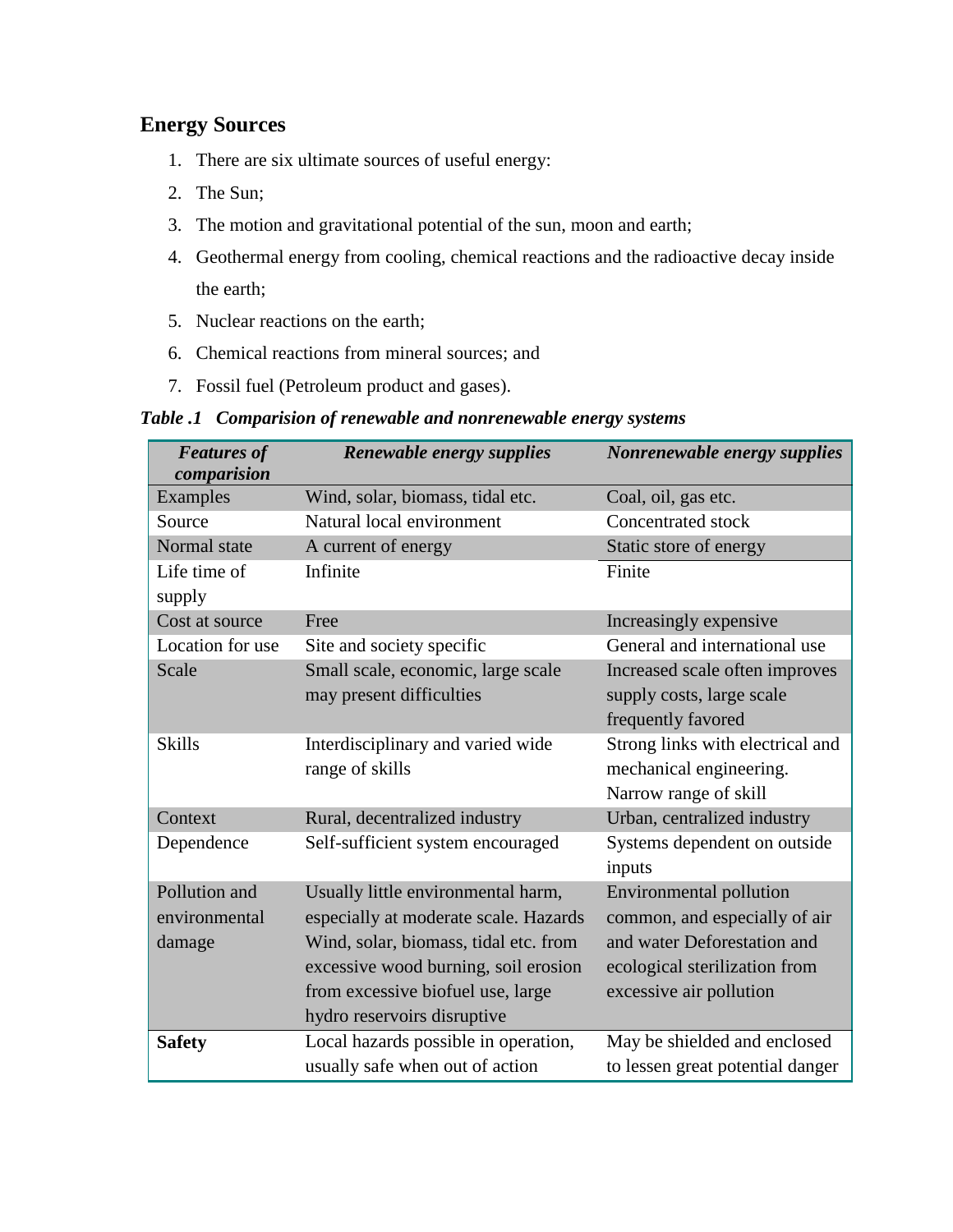Renewable energy is derived from sources 1. 2 and 3. Finite energy namely non renewable (conventional energy) is derived from sources 4, 5 and 6.

#### **Renewable Energy Sources**

The continuing depletion of fossil fuels and the environmental hazards posed by the needs of future development are gradually shifting the path of development towards sustainability, better sociability and environmental responsibility which in turn emphasizes the need for renewable energy sources. The area of renewable energy sources is expanding rapidly and numerous innovations as well as applications are taking place. The decentralized renewable energy systems concept has been recognized as an answer to meeting the energy demands both in the household and in the agro-industrial sector. The exhaustion of natural resources and the accelerated demand of conventional energy have forced planners and policy makers to look for alternate sources.

Presently, even though commercial energy sources like coal, oil, natural gas are being utilized to a large extent, renewable sources of energy are slowly gaining importance. Renewable energy plays a basic ingredient for sustainable development. Such sources can supply the energy we need for indefinite periods of time polluting far less than fossil fuels. The advantages of renewables are well known, as far as they enhance diversity in energy supply markets; secure long-term sustainable energy supplies; reduce local and global atmospheric emissions; create new employment opportunities offering possibilities for local manufacturing.

## **Energy Scenario In India**

#### **Energy-use Statistics**

Currently, India is the sixth largest energy consumer in the world and the country's energy consumption is expected to increase in the near future. In the past, India has derived most of its energy from coal, but recently the country has been making efforts to extract energy from other sources. However, fossil fuels still remain the largest energy source. About 76% of India's electricity is produced in power plants using coal or petroleum products (Buran et al., 2003).

Of the remainder, 22% is hydroelectric and 2% is nuclear. According to data from India's Ministry of Statistics and Programme Implementation, the nation's total energy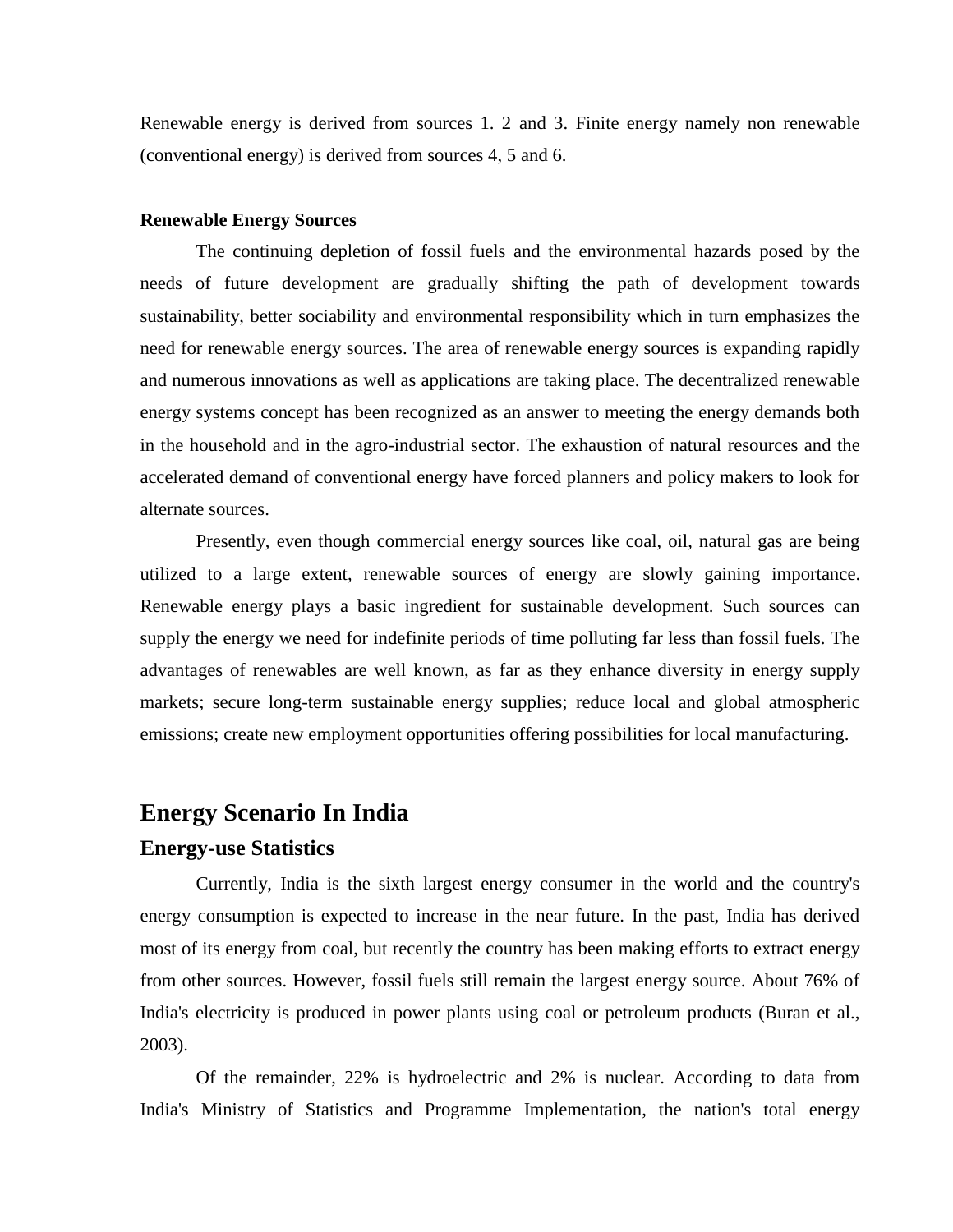consumption has increased approximately fourfold over the last three decades. In 1999, India had an electricity consumption total of approximately  $4.24 \times 10^{11}$  KWh (Anon, 2001).

India is the world's third largest coal producer, ranking behind only the United States and China. Current domestic production of coal meets approximately 95% of domestic demand. Coal consumption is expected to increase by 28% by 2010 and is expected to remain the primary source of fuel despite increased reliance on natural gas (Lynch, 2001). Oil provides roughly 30% of India's energy, but domestic production of oil provides for only a third of India's oil demand. By 2010, roughly 75% of India's oil and gas need will be met by imports (Lynch, 2001). The government predicts that, with present consumption and production trends, India will deplete its oil reserves by 2012. The Indian government is now encouraging exploration for oil to reduce its dependence on imports. However, many researchers believe that India's easy-access reserves have already been tapped.

There are numerous projections for India's energy consumption in the coming years and all agree that the increase will not simply be linear. One estimate projects an 8-10% annual increase in energy demand over the next 15 years if the economy continues to grow at the expected rate of 7-8% per year (Buran et. al., 2003).

## **Pollution Statistics**

India emits the fifth most carbon of any country in the world: at 253 million metric tons, only the United States, China, Russia and Japan surpassed its 1998 level of carbon emissions. The carbon emissions have grown ninefold over the past 40 years and are forecasted to grow 3.2% per year until 2020, and are faster than both China and the United States.

The Indian Government estimates the cost of environmental degradation in recent years to be 4.5% of GDP.

Low energy-efficiency of coal-burning power plant is a contributing factor. India's coal plants are old and are not equipped with the most modern pollution controls. With the shortage of generating capacity and scarcity of public funds, old coal-fired plants will likely remain in operation for sometime. Power plant modernization, improvements in transmission to cut distribution losses and legislation to encourage end-user energy conservation are all part of the Government's current energy efficiency efforts.

Emerging industrial centers and the lack of pollution-control mechanisms have resulted in a severe drop in air quality in India. Of the 3 million premature deaths in the world that occur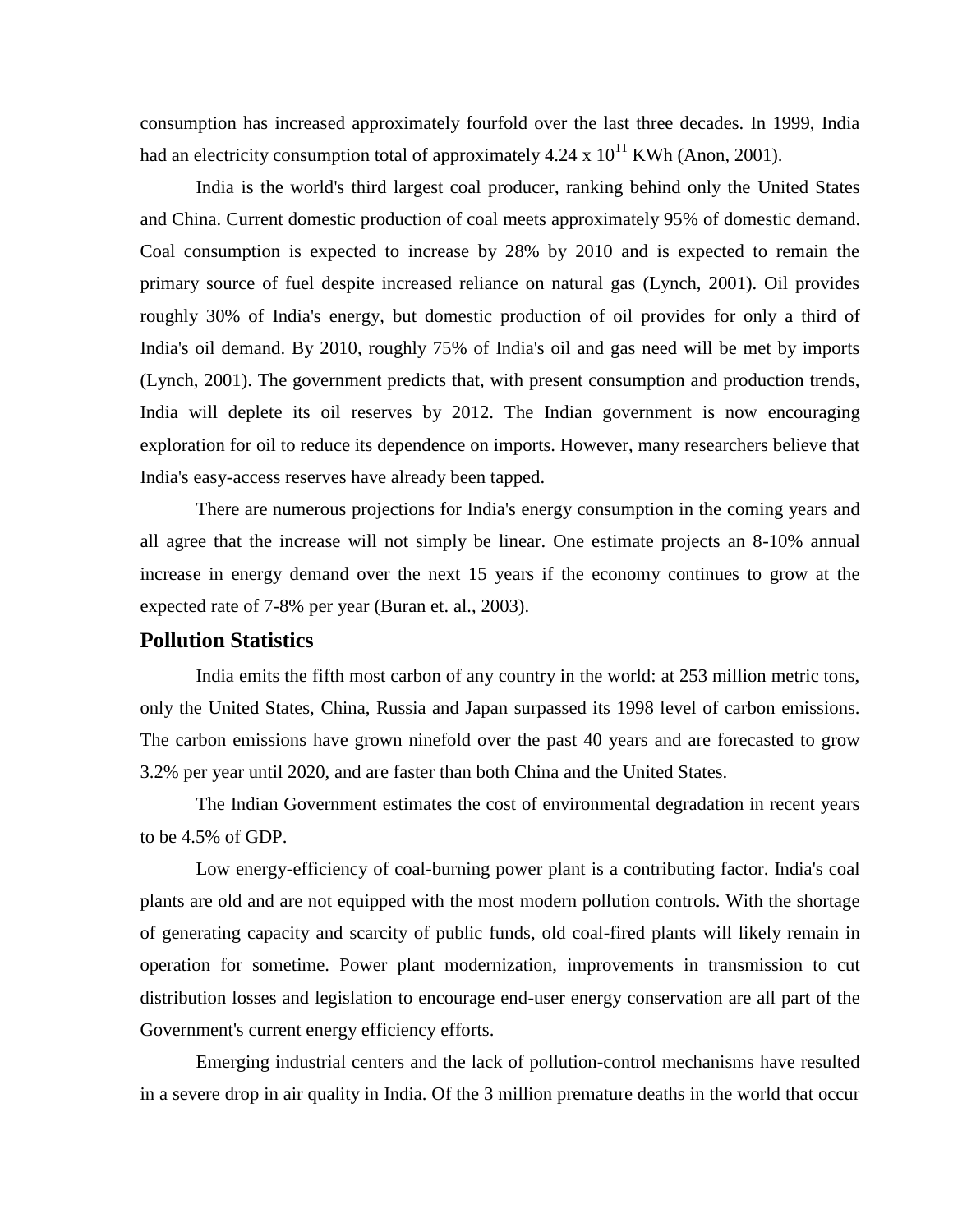annually due to air pollution, more than 5,00,000 occur in India (Anon, 2000). According to the World Health Organization, the city of New Delhi is one of the ten most polluted cities in the world (Michaels, 2001).

## **Nuclear Energy**

India has 14 nuclear reactors operating with 2720 MWe combined generating capacity. Four 220 MWe reactors were commissioned between late 1999 and December 2000. The Nuclear Power Corporation of India Limited (NPCIL) wants to boost capacity to 20,000 MWe by 2020 (7 -10%> of total electricity generating capacity). The outlook is improving for India's nuclear-power industry, as plants have been running at an average capacity factor of 80% and reactor outages have been shortened. Quality of fuel supplies has risen and delivery times have improved. In 1999, NPCIL declared its first dividend, but nuclear industry is still heavily reliant on Government funding. Government spending for research and development for the current five7year plan is \$193.5 million which is five times the previous level. By mid-2001, two more reactors were scheduled to enter critical development stages. Construction is progressing on two 500 MWe units: the first uses Indian-developed design and technology. Construction is also scheduled for six additional reactors.

### **Alternative Energy Projections**

By 2010, India wants 10% of all additional electric capacity to come from renewable energy sources. The Indian Renewable Energy Development Agency (commonly known as IREDA), which is a part of the Ministry of Non-Conventional Energy Sources, oversees the development of these energy sources.

# **Renewable Energy Potential In India Renewable Energy Programme**

The relevance of the increasing use of renewable energy sources in the transition to a sustainable energy base was recognised in India even in the early 1970s. Since the early 1980s, a significant thrust has been given to the development, trial and induction of a variety of renewable energy technologies for use in different sectors. To begin with, the endeavours were steered and overseen by the Commission for Additional Sources of Energy (CASE) set up in 1981. In 1982, a separate Department of Non-Conventional Energy Sources (DNES) was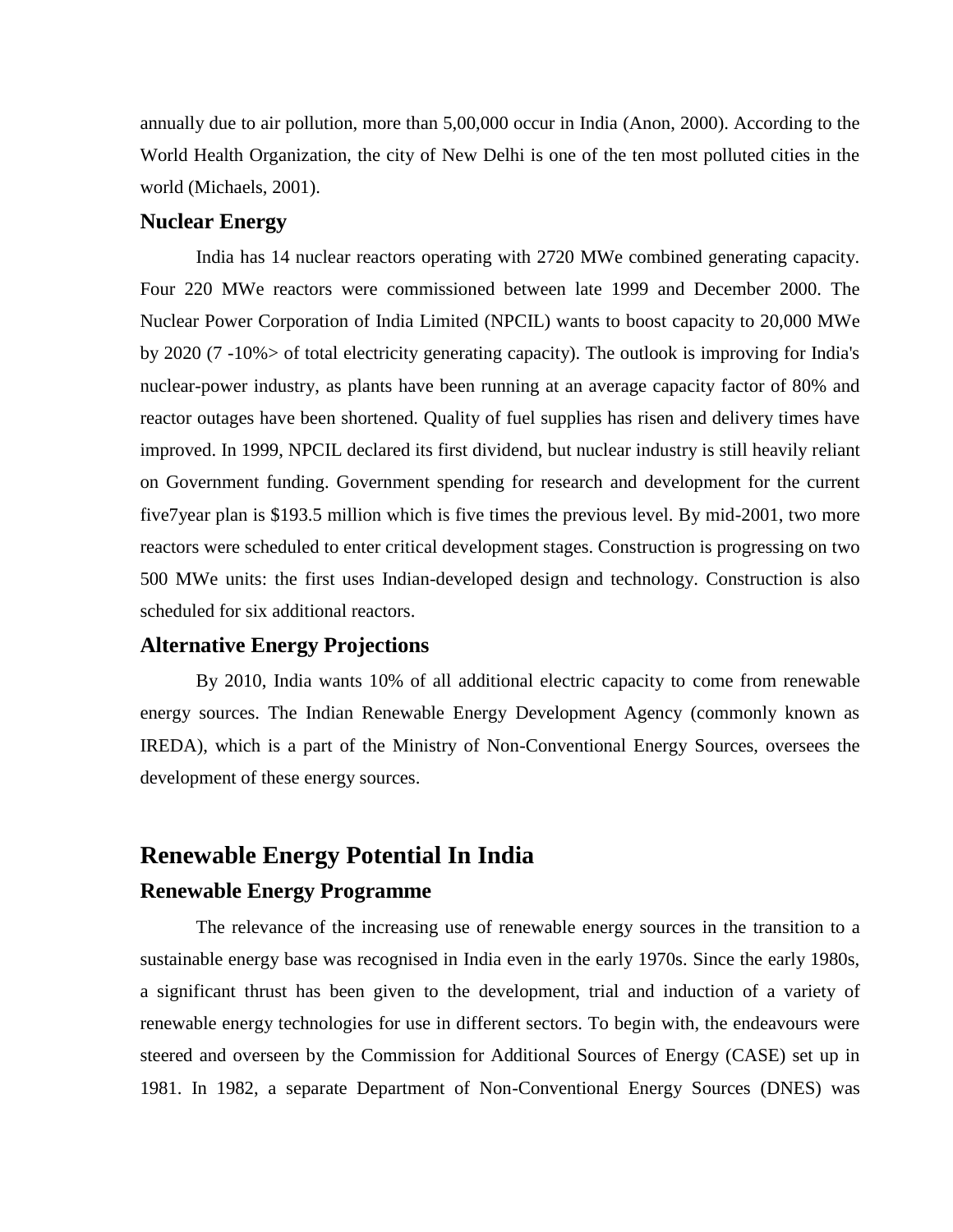created in the Ministry of Energy and was entrusted with the charge of promoting nonconventional energy sources. A decade later, this was upgraded and thus MNES (Ministry of Non-Conventional Energy Sources) started funding as a separate Ministry from 1992 to develop all areas of renewable energy.

As per its mandate, the MNES has been implementing a broad-based programme covering the whole spectrum of renewable energy technologies. The aim of the programme is to (a) increase me share of renewables in the overall installed capacity power generation (b) meet the energy needs of rural and remote areas for a variety of applications (c) minimize the drudgery and health hazards faced by rural women in following the age-old practice of cooking with fuel-wood collected from long distances and in traditional chulhas which emit a lot of smoke and (d) extract energy from urban and industrial waste besides chemical, ocean and geothermal sources. The underlying idea of the programme is not to substitute but to supplement the conventional energy generation in meeting the basic energy needs of the community at large.

## **Current Status**

The national programmes in different areas of renewable energy sector have resulted not only in generation of public awareness about the advantages of renewable energy but also in a visible increase in the deployment of renewable energy systems and devices for varied applications. Consequently, the contribution of renewable energy to total installed capacity of power generation has been progressively rising. As on October, 2003, the contribution of renewables has reached 4132 MW, representing about 4% of total grid capacity, as compared to 2414 MW on October 1999. Almost all the areas namely solar, wind, biomass, small hydro and urban as well as industrial waste have contributed to the satisfactory achievement of renewable energy sources in the country. With a wind power capacity of 2000 MW, India now ranks fifth in the world. Small hydropower generation, which is particularly suitable for remote and hilly regions, is being expanded. India is the largest producer of cane sugar and the world's largest bagasse based co-generation programme is being implemented in the sugar mills. There is also considerable scope for extracting energy from urban and industrial wastes.

The programmes to meet the rural energy needs are the National Project on Biogas Development (NPBD) and the National Programme on Improved Chulhas (NPIC). The NPBD aims at harnesing the fuel value of the cattle dung, human waste and non-woody organic wastes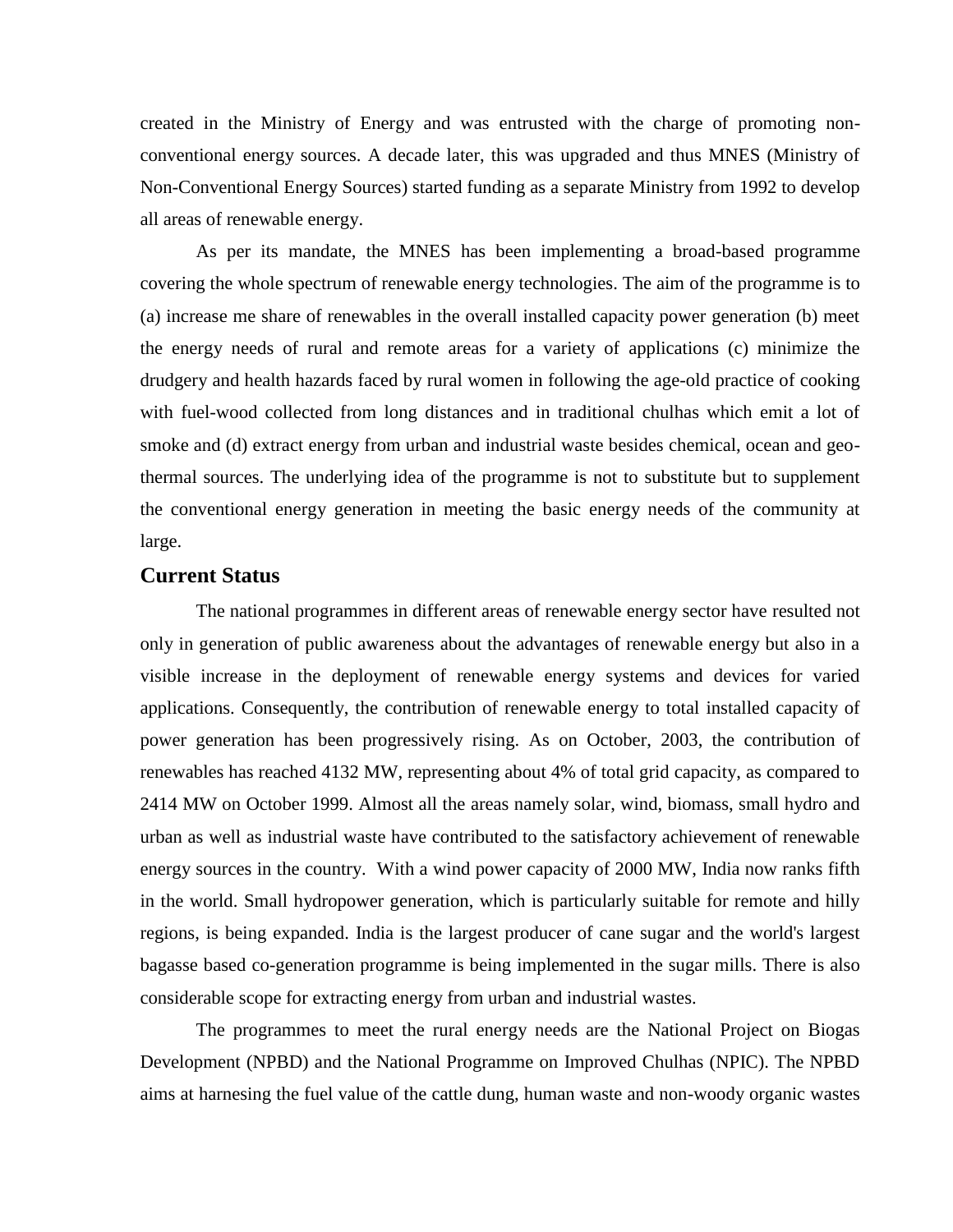without losing their manurial value and minimising the drudgery of rural woman in walking long distances to collect fuel wood. The objective of NPIC is to improve efficiency of biomass fuels without indoor air pollution.

Rapid urbanisation and industrialisation have led to generation of huge quantities of wastes, which are rich sources of energy. Under the National Programme on Energy Recovery from urban, municipal and industrial wastes, promotion and development of projects leased on appropriate conversion technologies such as biomethanation, gasification, palletisation and land fills is being undertaken. This programme aims at harenessing the estimated power generation potential of about 1000 MW from urban and municipal wastes and about 700 MW from industrial wastes. Projects with an aggregate capacity of 26 MWe have been completed. The achievements of various renewable energy sources in India during the last four years has been shown in Table2.

| Table.2 | Renewable energy achievements in India during the last four years |            |            |
|---------|-------------------------------------------------------------------|------------|------------|
| SI. No  | Programmes                                                        | As on      | As on      |
|         |                                                                   | 12.10.1999 | 12.10.2003 |
| A.      | <b>Grid Connected Systems</b>                                     |            |            |
|         | (installed capacity in MW)                                        |            |            |
|         | Wind power                                                        | 1022.00    | 2002.00    |
|         | Small Hydro                                                       | 1218.00    | 1530.00    |
|         | power Biomass/Cogeneration                                        | 171.00     | 571.00     |
|         | power                                                             |            |            |
|         | Urban and industrial waste                                        | 2.00       | 26.00      |
|         | power                                                             |            |            |
|         | Solar photovoltaic power                                          | 1.00       | 3.00       |
|         | Total                                                             | 2414.00    | 4132.00    |
| $B$ .   | <b>Decentralized systems</b>                                      |            |            |
|         | Biogas plants (Nos. in lakh)                                      | 28.80      | 35.50      |
|         | biogas plants (Nos.)                                              | 2, 673.00  | 3.902.00   |
|         | Improved chulha (Nos. in lakh)                                    | 250.00     | 350.00     |
|         | Solar home lighting                                               | 64,000.00  | 2,60,00000 |
|         | systems(No)                                                       |            |            |
|         | Solar street lighting sys. (Nos.)                                 | 32,920.00  | 43,470.00  |
|         | Solar lanterns (Nos. in lakh)                                     | 2.22       | 4.42       |
|         | SPV pumps (Nos.) (solar pv)                                       | 2, 160.00  | 6,400.00   |
|         | Solar water heating system                                        | 5.70       | 7.00       |
|         | (lake sq. meter collector area)                                   |            |            |

*Source:* http:// mnes.nic.in [Ministry of Non-Conventional energy sources. New Delhi, India]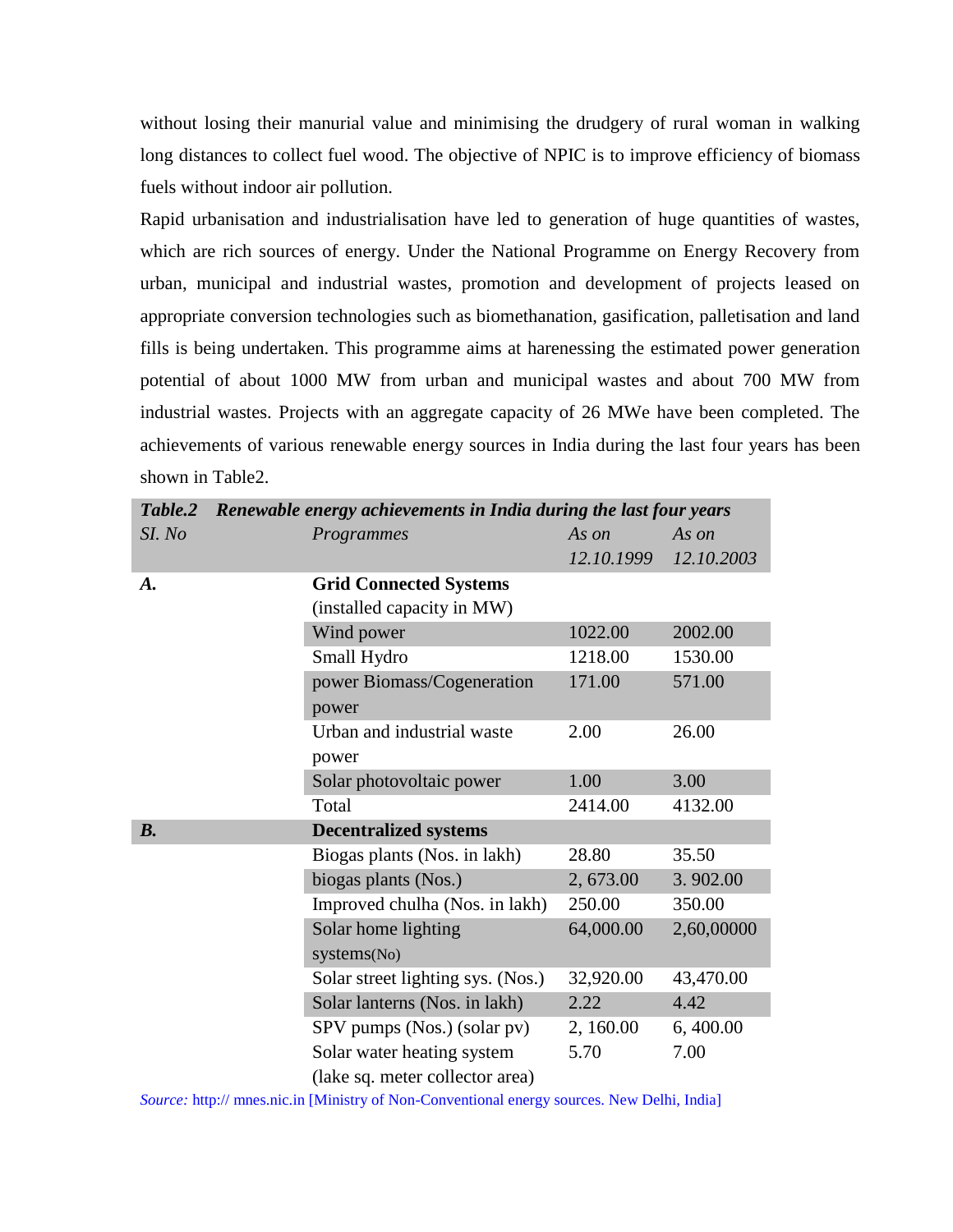Besides sun, wind, biomass, small hydro and urban and industrial wastes, there are other sources of renewable energy, which are mostly in the stage of  $R \& D$ . These include fuel cell, hydrogen energy, geothermal and ocean energy. Significant progress has been recorded during the year in areas of fuel cell technology, hydrogen energy, battery-powered vehicles and tapping geo-thermal energy under the Ministry's programme on new technologies. Installation of a demonstration geothermal power plant of 300 kW capacity at tattapani in Chhatisgarh state is being taken up through National hydro Power Corporation, India. A detailed project report for a 3 MW tidal powerplant in Sunderbans area of West Bengal has been prepared through West Bengal Renewable Energy Development Agency.

### **Importance of Renewable Energy Resources and Technologies for**

#### **Sustainable Development**

The exploitation of renewable energy resources and technologies is a key component of sustainable development (Anon, 1995). There are three significant reasons for it as follows: They have much less environmental impact compared to other sources of energy since there are no any energy sources with zero environmental impact. There are a variety of choices available in practice that shift to renewables for providing a far cleaner energy system than would be feasible by tightening controls on conventional energy.

Renewable energy sources cannot be depleted unlike fossil fuel and uranium resources. If used wisely in appropriate and efficient applications, they can provide a reliable and sustainable supply energy almost indefinitely. In contrast, fossil fuel and nuclear energy sources are finite and can be diminished by extraction and consumption,

They favour power system decentralization and locally applicable solutions more or less: independent of the national network, thus enhancing the flexibility of the system and the economic power supply to small isolated settlements. That is why, many different renewable energy technologies are potentially available for use in urban areas.

#### **Essential Factors for Sustainable Developments**

The main concept of sustainability, which often inspires local and national authorities to incorporate environmental considerations in setting energy programme, though being given many different meanings in different contexts, embodies a long-term perspectives. Besides, the future energy system will be largely shaped by broad and powerful trends that have their roots in basic human needs. In conjunction with this, the increasing world population requires the